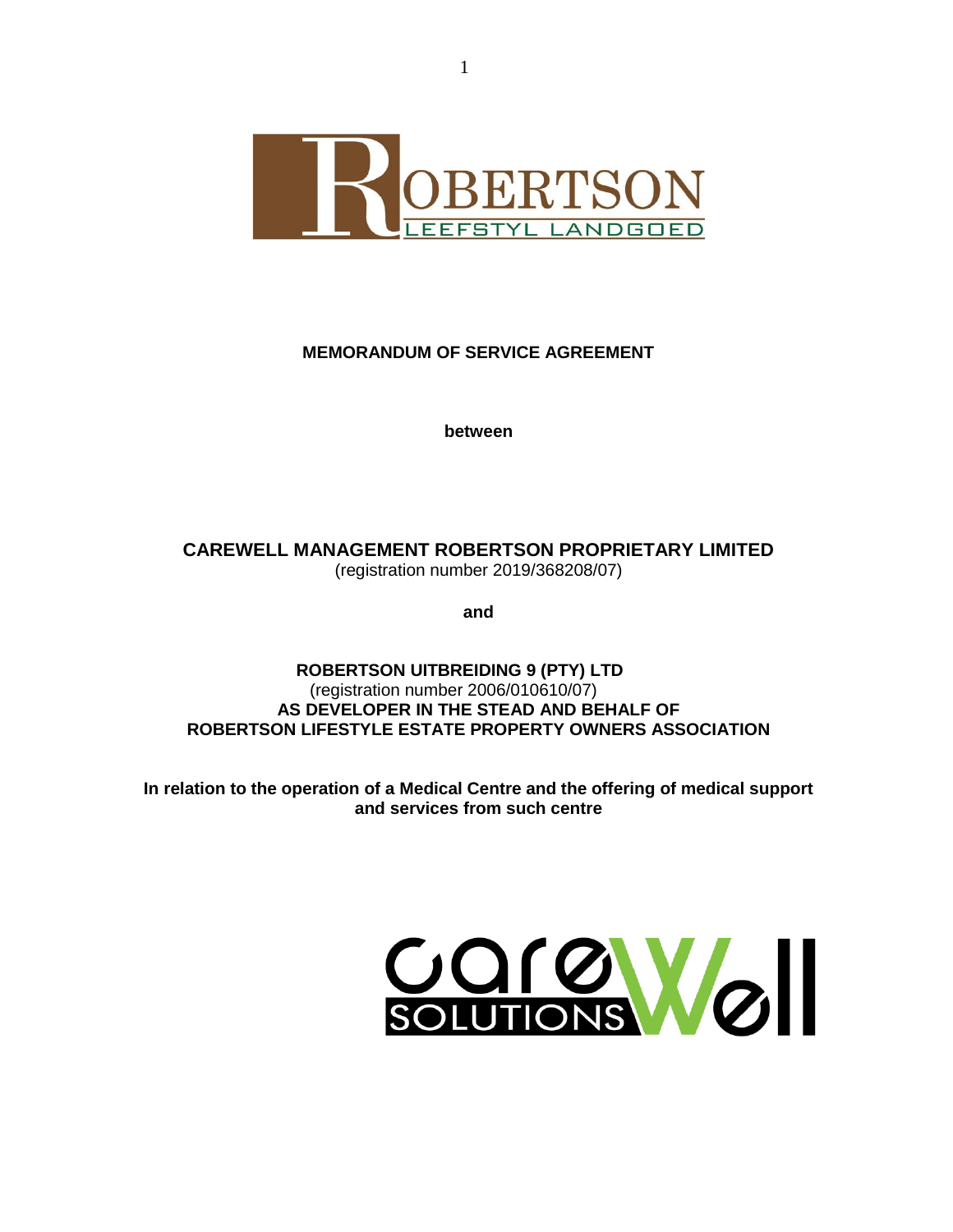### **1. PREAMBLE AND DEFINITIONS**

#### **Preamble**

- 1.1 The service provider is contracted by the Association to provide a primary health and caring service to the members whom automatically become subscription members of the service provider upon transfer of the Erf purchased within the development into the name of the purchaser. The service provider will manage and operate a medical care center to the benefit of its subscription members which will be located on Erf 6729 Robertson Lifestyle Estate.
- 1.2 The Association and the service provider herewith enter into a service agreement to record the terms and conditions upon which basic services will be made available to the subscription members.
- 1.3 the owner(s) and/or their nominees and/or occupants of property purchased within the designated categories of "assisted living" and "independent living", but limited to 2 persons per property, shall be obliged to comply with the terms and conditions of this agreement with the service provider as if he, she, it or they was or were a party to this agreement (the terms of which may be amended from time to time) in terms whereof, with reference to all services provided by the service provider, a standard levy is to be paid without prior negotiation first taking place.
- 1.4 All the relevant parties hereby agree as set out in this agreement, on the following terms and conditions.

### **Definitions**

In this agreement, unless inconsistent with the context, the following words and expressions shall bear the meanings assigned thereto and cognate words and expressions shall bear corresponding meanings: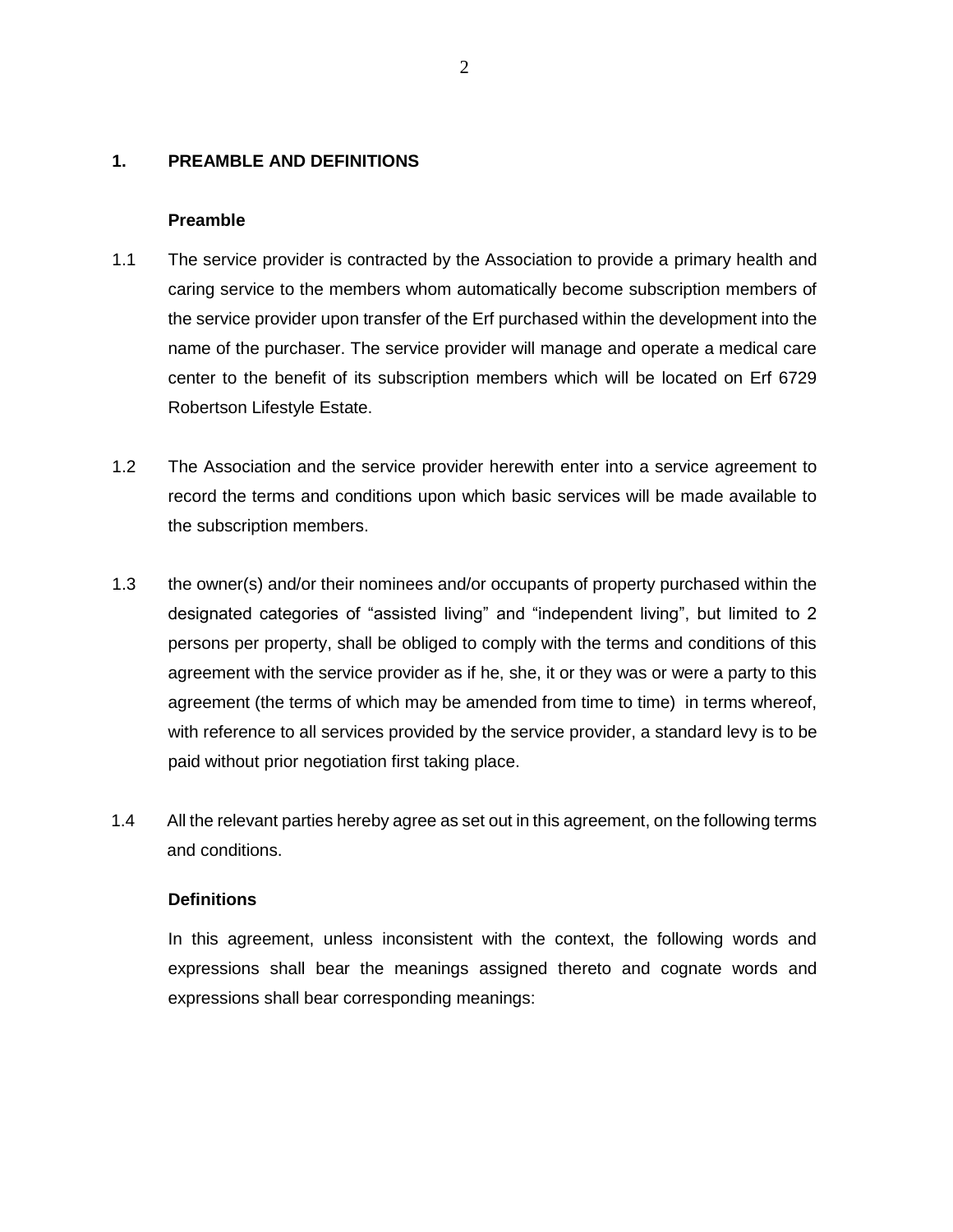- 1.5 "the Property Owners Association" means the property owners Association established for Robertson Lifestyle Estate in terms of section 29 of the Land Use Ordinance of 1985 or any amendment thereof and the word "Association" will have the same meaning as "the property owners Association", the duties and responsibilities of which is assumed by the developer for the time being;
- 1.6 "the facility" means the Carewell Robertson Medical centre, a private care establishment of a non-acute care nature to be established in the Robertson Lifestyle Estate and which will provide the services as contemplated in this agreement and all subsequent agreements and amendments thereto;
- 1.7 "home care" shall be the services as described in **clause 4** rendered to those properties within the designated "assisted living" and "independent living" areas;
- 1.8 "the members" means all the Members of the Association who purchase units within the categories designated "Assisted Living" or "Independent Living" and will constitute one member per unit, but including his/her dependent (additional subscription), with a maximum of two persons per unit;
- 1.9 "the service provider" means Carewell Management Robertson Proprietary Limited, registration number 2019/368208/07, which will carry on the business of a Private Care Centre at the Robertson Lifestyle Estate, which expression includes the company's existing and future subsidiaries and/or successors in title;
- 1.10 "the services" means the care, support, response, temporary care and monitoring services as more fully described in **clauses 3 and 4** hereunder, to be provided at the facility to members but which shall exclude hospital services not provided at the Robertson Carewell premises, should a subscription member have to be hospitalized;
- 1.11 "subscription members" means those members of the Association obliged to subscribe as members (the property owners and/or their nominees and/or the occupants of dwellings situated within the designated categories of "assisted living" or "independent living") or any other owner, resident or occupant who have contracted, in the sole discretion of the service provider, with the service provider to subscribe to and pay the monthly subscription or other amount levied in respect of services to be provided.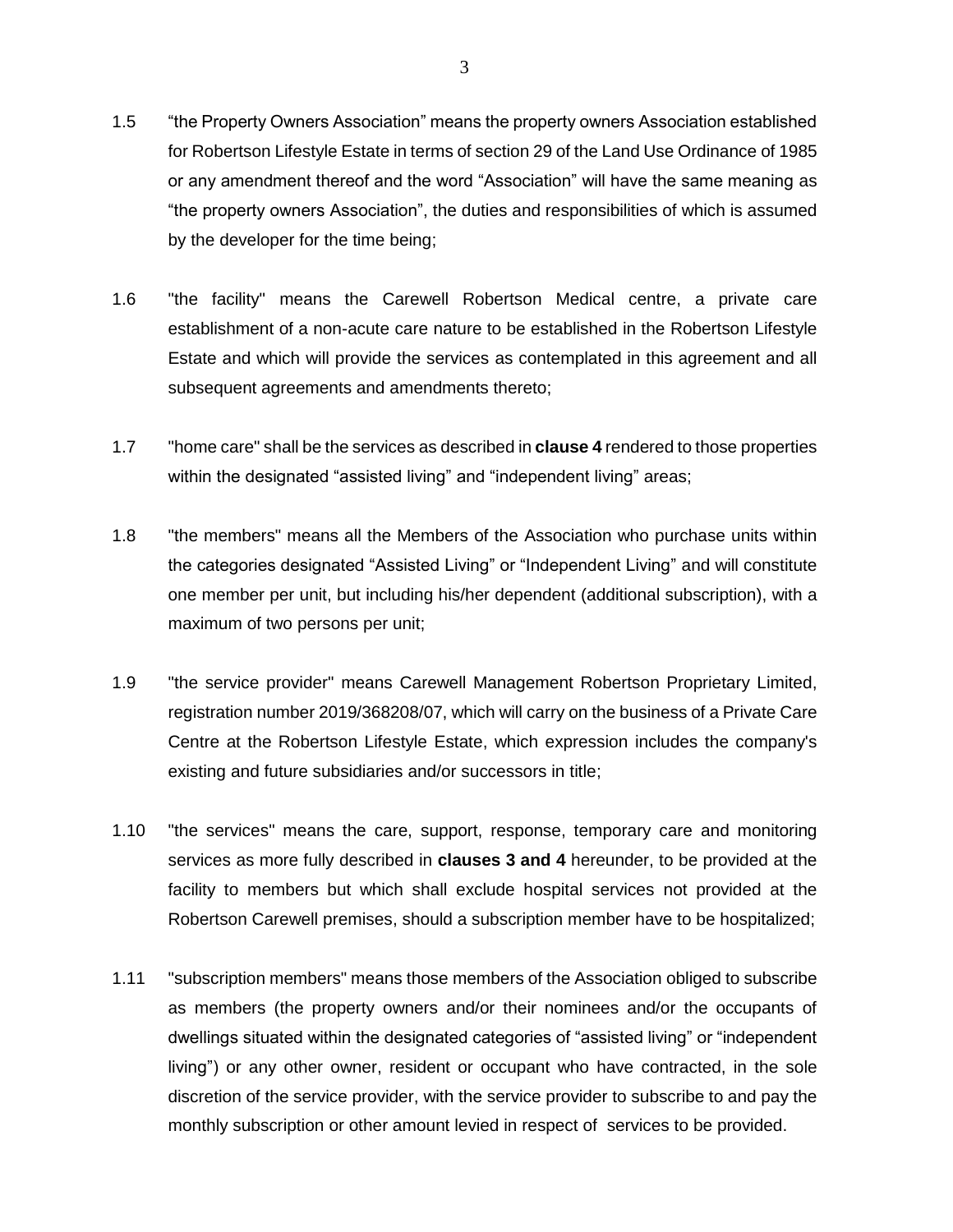### **2. GUARANTEE**

This agreement confers obligations upon third parties as members of the Robertson Lifestyle Estate Homeowners Association and the Association, by signing this agreement, guarantee compliance by those members of the Association of all the obligations, terms and conditions contained in this agreement.

## **3. THE SERVICES**

- 3.1 The service provider will, subject to possible amendments and rules, make available to the subscription members at the facility and at pre-determined times, once a week, a medical monitoring service consisting of the following:
	- 3.1.1 a general check-up to monitor the medical state of the subscription members, including general observations, the measuring of blood pressure, blood glucose levels and cholesterol levels; (consumables will be payable by the subscription members)
	- 3.1.2 the provision of general advisory services in connection with the use of medication and health related queries with referral to a General Practitioner if necessary.
	- 3.1.3 all Subscription members will be allowed to choose their own General Practitioner as a family practitioner to whom they wish their medical history to be referred to. This information is to be provided to the "service provider" in a timeous manner.
	- 3.2 The service provider will provide an emergency primary assistance response service as follows:-
	- 3.2.1 all subscription member's properties will be electronically linked to the facility with an electronic system to be selected by the service provider which will be monitored on a 24-hour basis, seven days a week;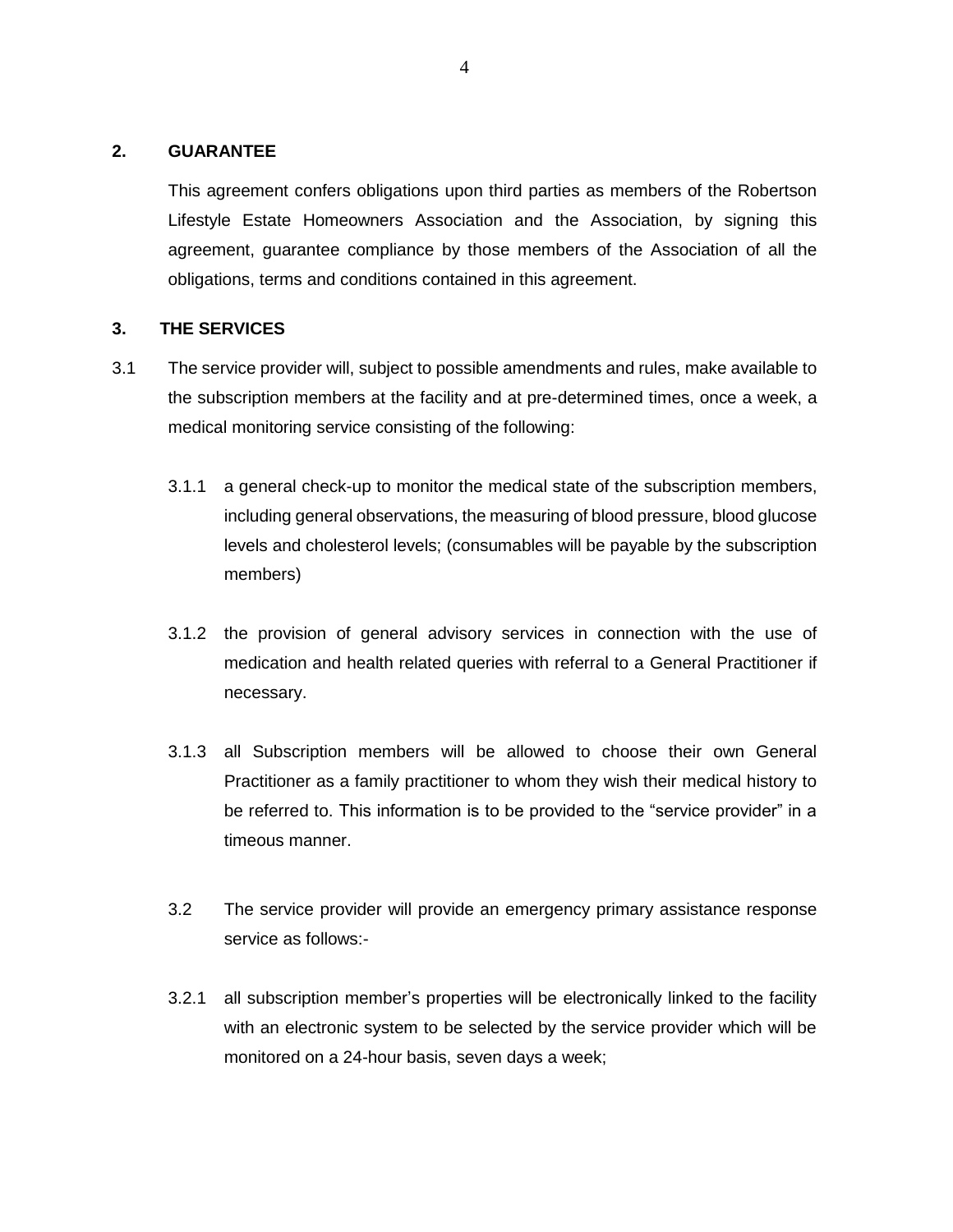- 3.2.2 medical staff on duty shall respond to any calls or signals from subscription members in the following manner:-
	- *3.2.2.1* The medical staff on duty will immediately attempt to make telephonic contact with the resident. If contact can be established and it appears that a medical emergency exists, a local Doctor and/or ambulance will be called and the medical staff member on duty will immediately attend to the member at the member's unit or whereever the subject is within the boundaries of Robertson Lifestyle Estate.
	- *3.2.2.2* If telephonic contact cannot be made, the medical staff member on duty will attend to the members unit. Once the condition of the resident/member has been established as a medical emergency, a local doctor and/or ambulance and/or any other relevant emergency medical response service provider will be contacted. Staff members of the service provider will not personally transport any subscription member to any clinic or medical facility other than the Robertson Carewell Hospital Facility, where possible and if necessary.
	- *3.2.2.3* The patient/member will be stabilized and made as comfortable as possible until the contacted assistance has arrived. The Doctor and/or paramedic and/or ambulance personnel will diagnose the condition of the patient and will make all further decisions and recommendations.
- 3.3 The service provider shall ensure that there is at all times at least one bed and one emergency bed available in the facility to receive and treat subscription member emergency cases or incidents.
- 3.4 The subscription members and the Association acknowledge herewith that the electronic emergency response system ("panic button") is for use in a **MEDICAL EMERGENCY** only unless alternative arrangements and/or reasons for using the panic button has been arranged between the "Service Provider" and any specific subscription member. Abuse of this facility could be construed as a breach of this agreement and may result in penalties to be applied against the Association.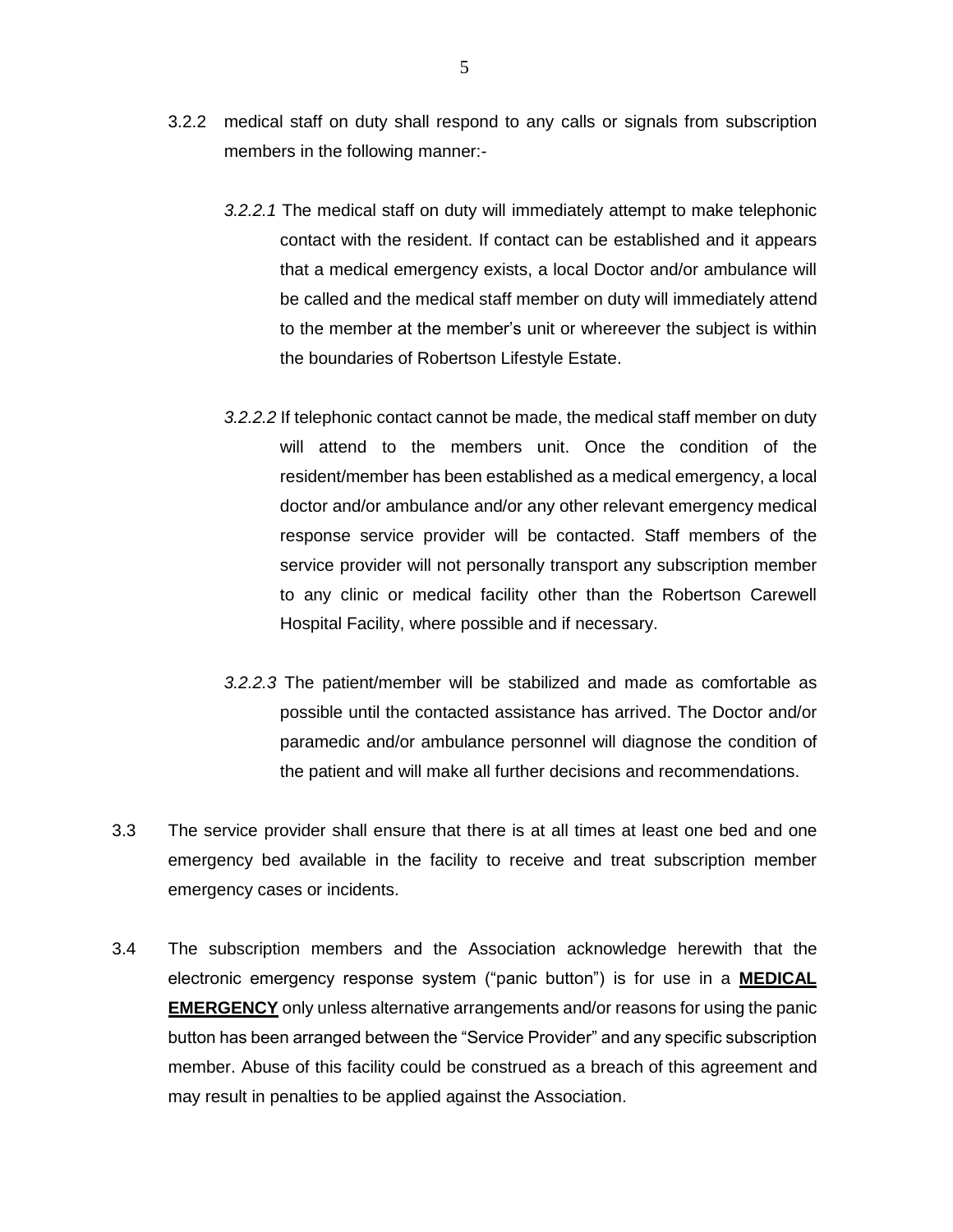### **4. MEALS, CATERING AND EVENTS**

- 4.1 The service provider shall allow the Association and its members access to the lounge and dining areas within the facility for the taking/collecting of meals. Such meals shall be made available for subscription members at a negotiated fee at the designated dining room at the facility and only on prior arrangement with the service provider.
- 4.2 The service provider will also permit the Association and its member's access to the lounge area that forms part of the facility for meetings and social events subject thereto that this shall take place after prior arrangements are made with the service provider.
- 4.3 The service provider will provide catering for social events which may be hosted within the facility subject to prior arrangements and also on the basis that catering fees will be payable to the service provider.

## **5. HOME CARE AND ASSISTED LIVING**

- 5.1 The service provider shall offer a home care service to subscription members and/or shall consider subscription of any other member of the Association not already contractually required to subscribe to the basic services (ie "assisted" and "independent" living categories) as contemplated in **clause 5.2** hereunder which shall:
- 5.1.1 consist of a service, based on need, for the benefit of the subscription members;
- 5.1.2 function by mutual agreement between the relevant member and the service provider based on the extent of the home care service required and provided to the relevant member;
- 5.1.3 The aforementioned services will be provided at a fee to be negotiated between the service provider, the Association and the subscription members and shall be in writing and signed by all relevant parties.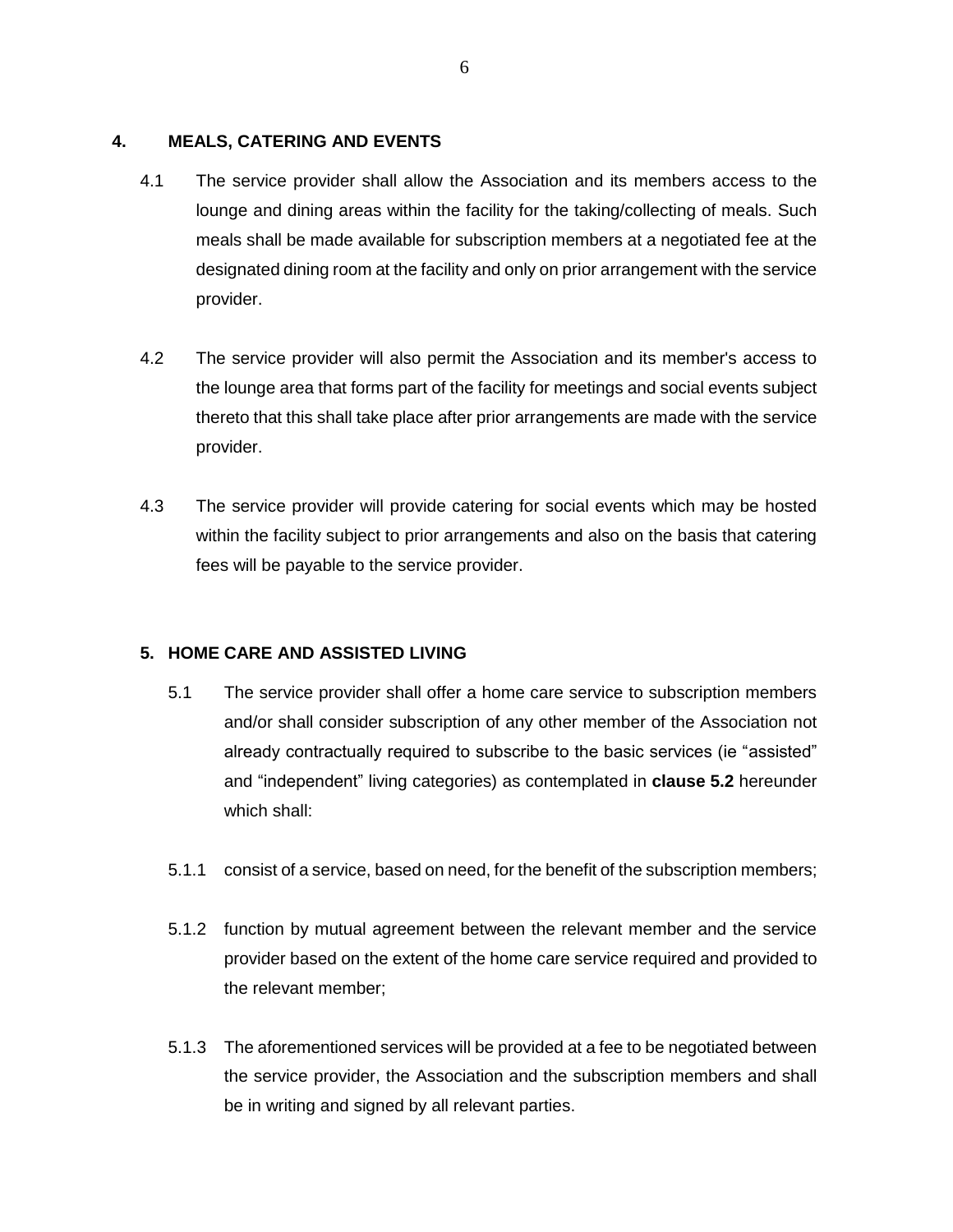5.2 The service provider shall offer the services as contemplated in **clauses 3 and 4** above to all other members or their nominated residents not already contractually obligated to subscribe to the services upon compliance with the following conditions, which service shall be known as "**contracted service**":

### 5.2.1 Entrance fee

An entrance fee shall be payable by members that were not subscribed to the services herein offered prior to application for subscription for rendering of contracted services.

The entrance fee shall be calculated as the total of the normal service fee that such member or resident would have had to pay should he, she, they or it have subscribed to the services from the onset of becoming a member or nominated resident but shall such entrance fee be capped with a maximum being the total monthly contributions that would have been paid for the preceding period of 5 years.

#### 5.2.2 Monthly basic contribution

Contribution for this contracted service shall be reckoned at the normal current monthly rate applicable to "assisted" and "independent" living categories **plus 20%**.

### 5.2.3 Capital contribution levy

Members subscribed to this contracted service in person or who have nominated a resident to be subscribed for this service shall be obliged to pay a capital contribution of 5% plus such amount the Homeowners Association levies (currently 1%) of the gross sales price to the Homeowners Association.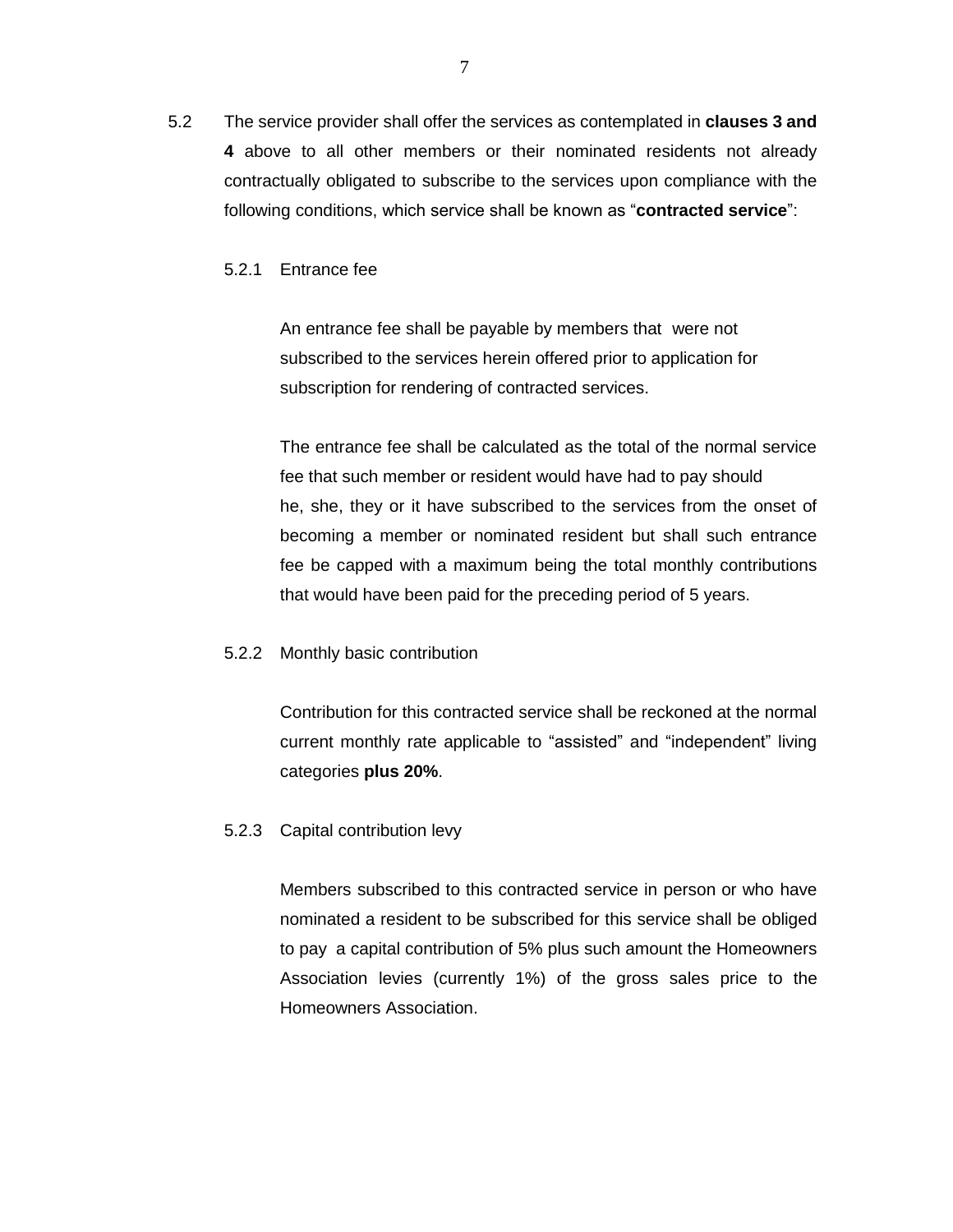5.2.4 a member subscribed to this contracted service in person or who have nominated a resident to be subscribed for the service may not cancel his, her or its subscription save in instances where the member ceases to be a member of the Home Owners Association or the nominated resident ceases to be a resident.

## **6. DUTIES AND OBLIGATIONS OF THE SERVICE PROVIDER**

The service provider shall:-

- 6.1 be responsible to man the emergency response service at all times and shall be available to the subscription members as described in **clause 3.2** above;
- 6.2 respond with due diligence to all calls;
- 6.3 provide a weekly clinic as provided for in **clause 3.1**;
- 6.4 undertake to provide home care and assisted living services on demand as provided for in **clause 5** above;
- 6.5 undertake to provide meals, catering and event services as provided for in **clause 4** above;
- 6.5 keep all the facilities and services described herein in good repair and full working order for the full duration of this Agreement.

# **7. DUTIES AND OBLIGATIONS OF THE ASSOCIATION**

The Association shall:

- 7.1 ensure that its constitution makes provision for the Association to enter into this Agreement on behalf of its members and that all members of the Association who are obliged to make use of the services offered by the service provider and those that subscribe at a later stage are bound by the terms and conditions of this Agreement;
- 7.2 ensure that the constitution makes specific provision for the issuing of a clearance certificate from the Association ensuring that:-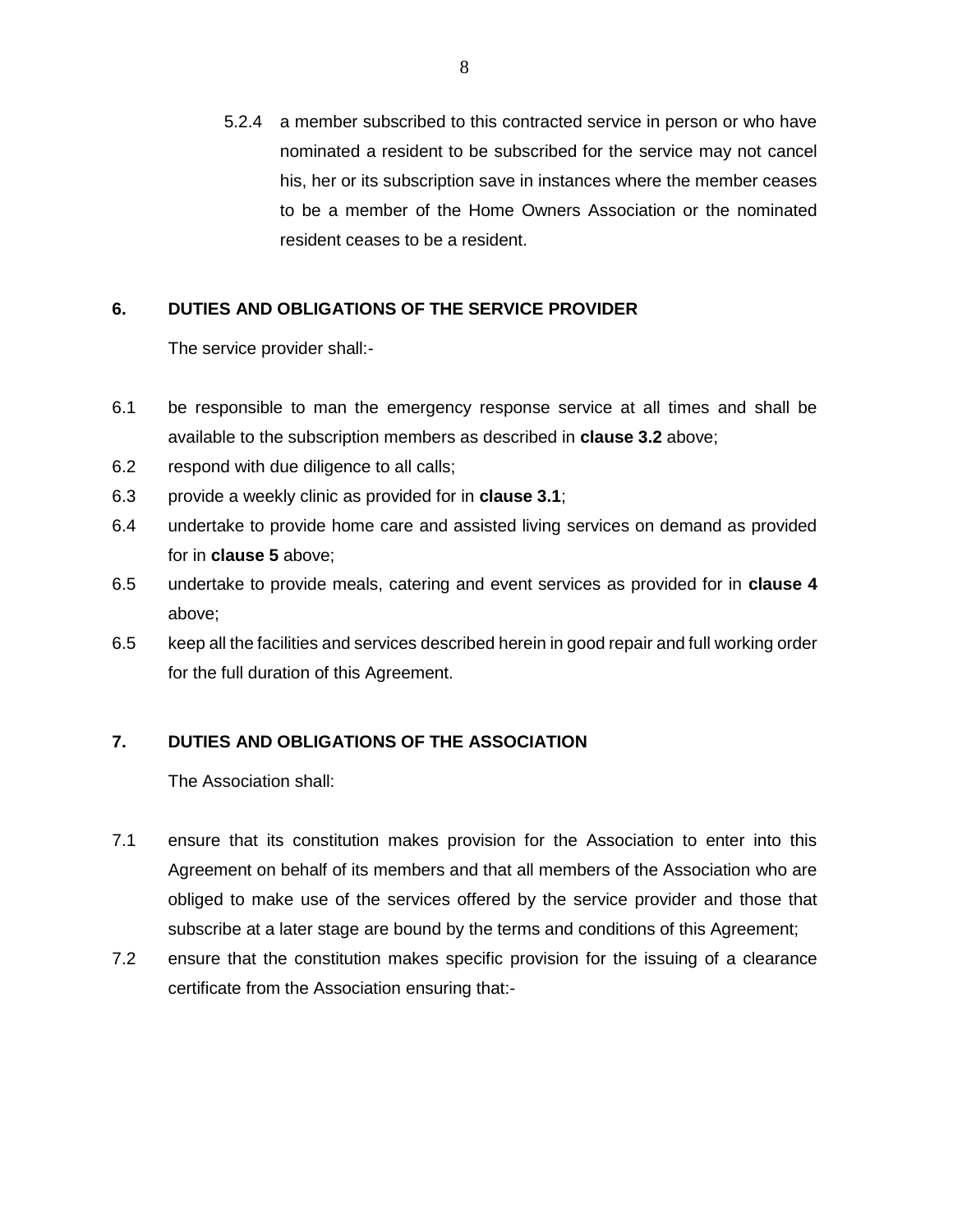- 7.2.1 where Erven is designated as "assisted" and "independent" living, four percent (4%) and in the case of "contracted services" as contemplated in **clause 5.2** and five percent (5%) **plus** such amount levied by the Homeowners Association (currently 1%) of the gross selling price of the erf or sectional title unit and any improvements thereon is paid to the Association by the registered owner.
- 7.2.2 all amounts owing by the registered owner to the Association and the service provider have been paid or satisfactorily secured, in the discretion of the Association;
- 7.2.3 all obligations of the registered owner in terms of the constitution has been complied with in full;
- 7.2.4 he or it pays the Association the fees pertaining to such certificate as determined by the Association from time to time.
- 7.2.5 alienation of an erf is considered to be:
	- 7.2.5.1 a sale, donation, bequest or any other form of alienation (except for the registration of a bond) of an erf or unit;
	- 7.2.5.2 the sale, donation, bequest or any other form of alienation of shares in a company or members interest in a close corporation;
	- 7.2.5.3 a sale, donation, bequest or any other form of alienation of the rights of existing beneficiaries in a trust.
- 7.3 In the event of an erf being alienated at a value less than market value the amount referred shall be calculated on the fair market value. If the trustees and the member or his representative cannot agree on the fair market value within 10 days the trustees and the member will appoint a registered valuator to determine the fair market value, the cost of which will be payable by the Association and the member in equal shares. In the event of the parties being unable to agree within 10 days on the valuator, a valuator must be appointed by the auditor of the Association.

### **8. INDEMNITY**

8.1 The staff employed by the Service Provider as medical response personnel are not trained to make any diagnosis and will act under the strict instructions of the subscription member's Doctor.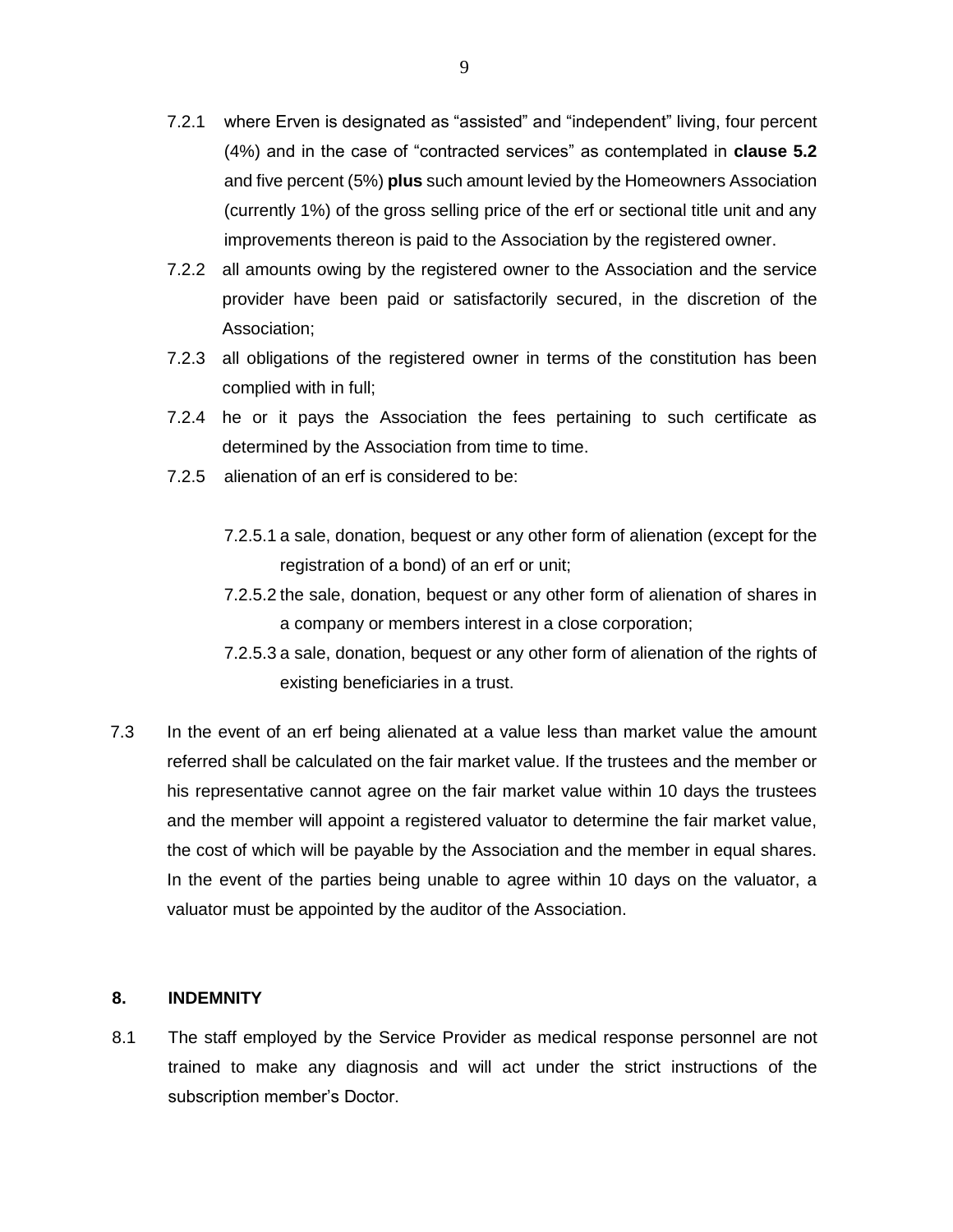- 8.2 The service provider's medical staff will respond to an emergency within the limits of their medical scope and training.
- 8.3 Carewell Robertson accepts no responsibility for any decision or action taken by its staff, or any Doctor, ambulance service or other medical response entity that may become involved with the care and treatment of a subscription member or patient.
- 8.4 The service Provider's staff will not dispense, alter or substitute any prescribed medication at the request of a subscription member or his/her family without a signed script from a Doctor authorizing same.
- 8.5 Carewell Robertson accepts no responsibility for loss of or damage to property belonging to a subscription member, the Association or any other person involved as a result of the actions of staff, a Doctor, ambulance personnel or any other person who may be present at the premises of the Association, subscription member or any other member of the Association.
- 8.6 the Association and all its members hereby indemnify Carewell Robertson and all of its staff against any loss or injury of any kind whatsoever.

### **9. COMMENCEMENT DATE**

This agreement shall commence on the date upon which the facility commences operations and the service provider is in a position to provide the services herein contemplated to the Association.

## **10. MONTHLY CONTRIBUTIONS BY MEMBERS**

10.1 The monthly contribution payable by the primary subscription member shall be R 840.00 (Eight hundred and forty Rand), inclusive of Value Added Tax for the 2019 period. The second member's monthly contribution (if applicable will be R380.00 (Three hundred and eighty Rand), inclusive of VAT.

Contracted services subscribers' monthly contribution shall have an increased premium of 20% added to the monthly contribution of that of the applicable premium of properties situated within the "independent" and "assisted living" categories.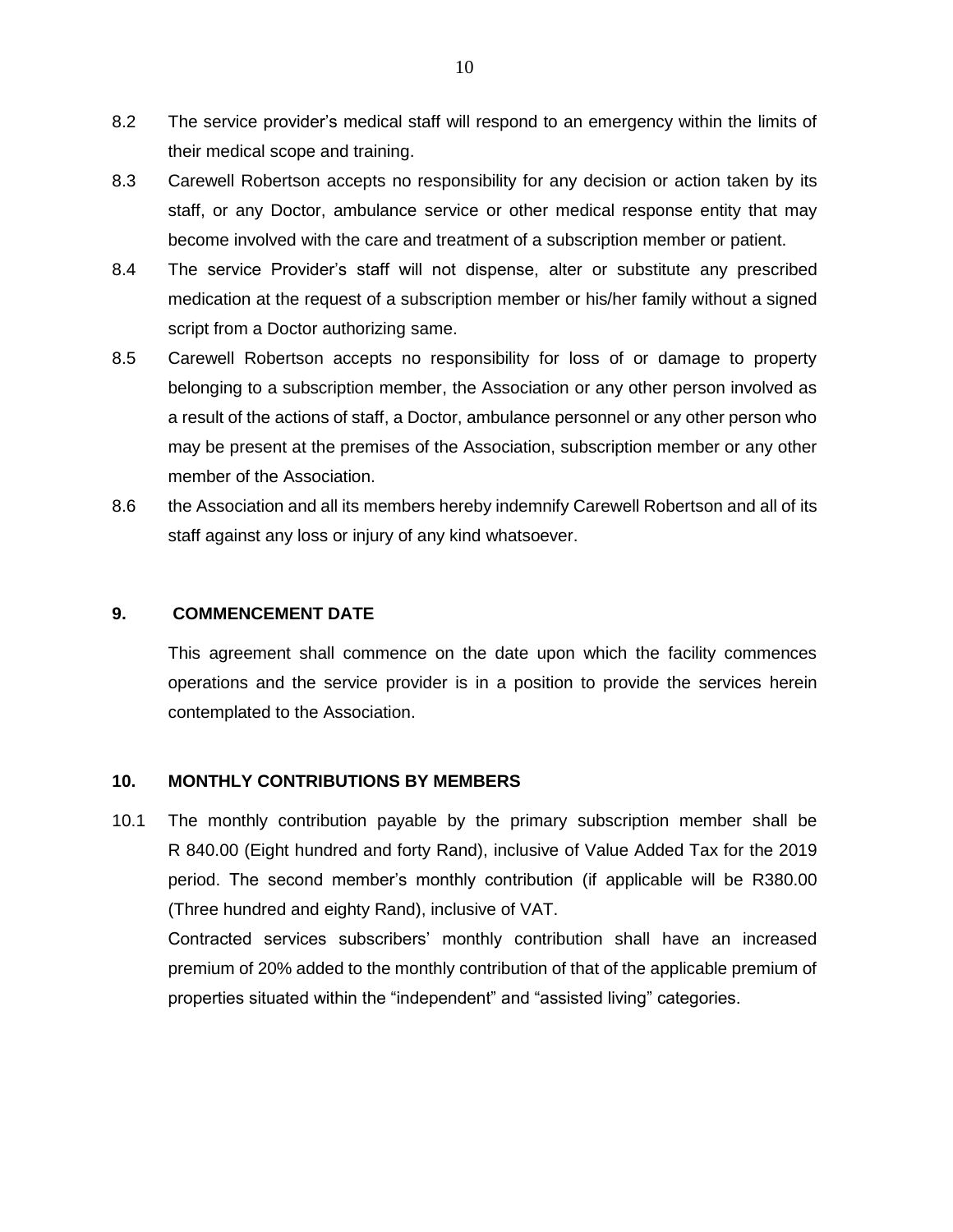- 10.2 It is compulsory for every owner of a property within the designated "independent" and "assisted" living categories or alternatively its nominee or occupant of the premises to become a subscription member, up to a maximum of two members per unit. For purposes of clarity, if there is no resident occupying the unit the owner will automatically become the subscription member.
- 10.3 in the sole discretion of the service provider, if a unit will be unoccupied for a period of more than 60 days or for any other reason which might be considered by the service provider, the subscription member can apply for a discount of 50% on the monthly contribution.
- 10.4 The monthly subscription levy to be paid by subscription members as provided for in **clause 10.1** shall escalate annually, on 1 March, by not more than a percentage equal to the published CPMIX (Consumer Price Index for Medical Services and Products) published by the Department of Central Statistics for the period terminating most recently before each such escalation date. The subscription levies to be paid by the subscription members shall become payable with effect from the date of commencement of the delivery of the services from the facility by the service provider after the date of occupation in terms of the sales agreement of the subject erf.

## **11. PLACE FOR PAYMENT OF MONIES**

All amounts payable by the subscription member to the service provider in terms of this agreement shall be paid to the service provider at such place within the Republic of South Africa as may be directed by the service provider.

### **12. SALE OF PREMISES**

- 12.1 The validity of this agreement shall not in any way be affected by the transfer of the land upon which the facility is to be established by the service provider to a third party.
- 12.2 Accordingly, upon the registration of transfer of the premises by the service provider into the name of the third party, this agreement shall remain of full force and effect, save that the new owner of the premises shall be substituted as the service provider and shall acquire such rights and be liable to fulfill all the obligations which the service provider has in terms of this agreement.
- 12.3 The service provider shall not be entitled to alienate and transfer the land on which the facility is to be established unless 'the proposed alienation and transfer is approved by the Association, which approval shall not be unreasonably withheld.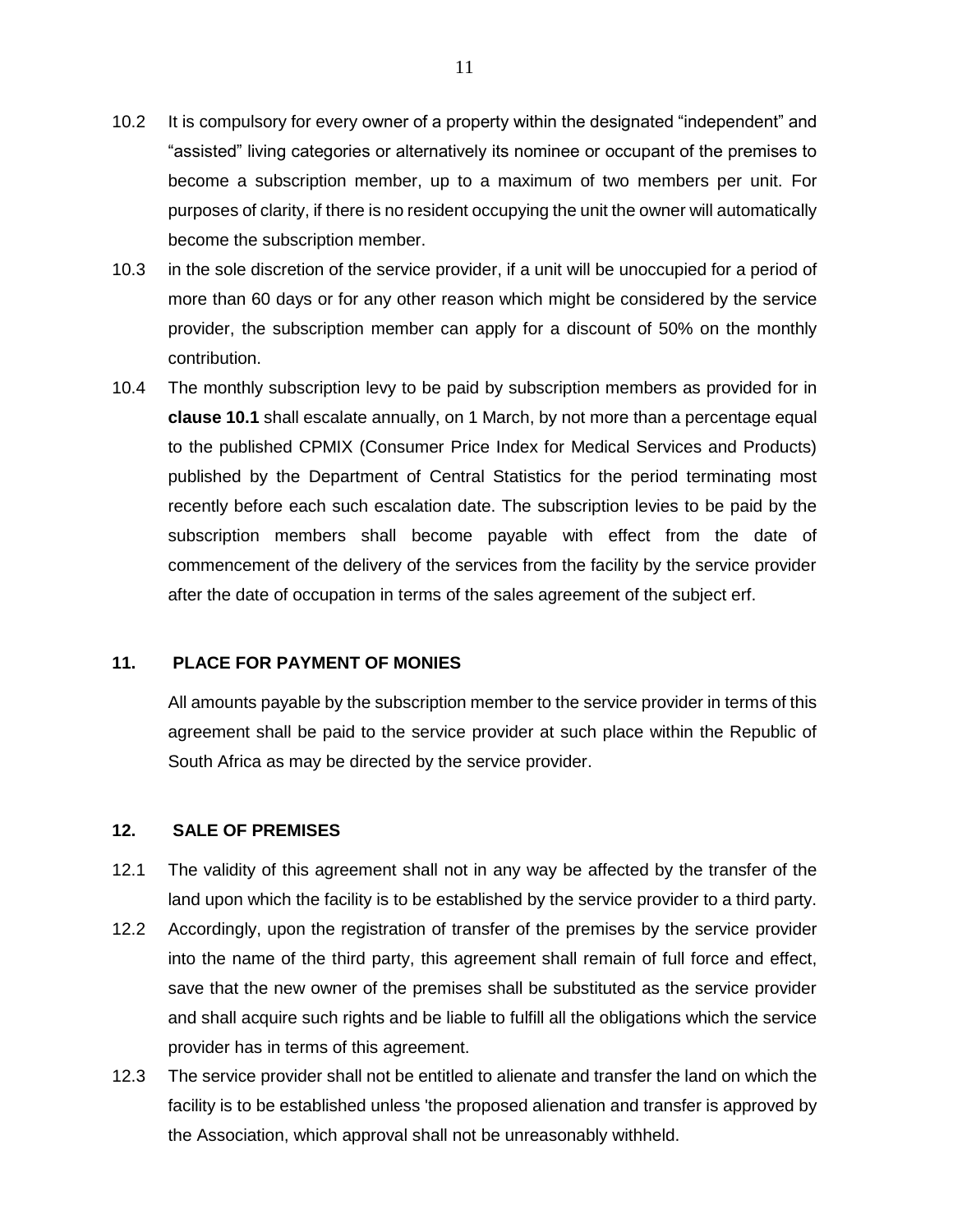### **13. DISPUTES**

- 13.1 Save as otherwise provided in this Agreement, should any dispute of whatever nature arise between the parties in the widest sense in connection with:
	- 13.1.1 the formation or existence of;
	- 13.1.2 the carrying into effect of;
	- 13.1.3 the interpretation or effect of;
	- 13.1.4 the validity, enforceability, rectification, termination or cancellation (whether in whole or in part) of;
	- 13.1.5 any documents furnished by the parties pursuant to the provision of;
	- 13.1.6 the respective rights or obligations of the parties (or any of them) under, or a breach or termination of this agreement; or
	- 13.1.7 any matter related to this agreement which affects the interests of the parties in terms of this agreement;
	- 13.1.8 the reasonableness of the member's subscription (monthly contribution) and to determine the amount of the contribution:-

then the parties shall endeavor in good faith to make every effort to resolve the dispute on its merits by negotiation forthwith after such dispute arises and shall, for that purpose, attempt to attend at least one meeting with each other, but if not so resolved amongst the parties to the dispute, the dispute shall be referred to and be determined by arbitration in terms of this clause, provided that a party to the dispute has demanded the arbitration by written notice to the other parties.

- 13.2 The arbitrator shall be, if the matter in dispute is principally
	- 13.2.1 an accounting matter, be an independent practicing Chartered Accountant of not less than 10 (ten) years' standing;
	- 13.2.2 a legal matter, a practicing advocate or attorney of not less than 10 (ten) years' standing as such and resident/practicing in the Langeberg Municipal Area;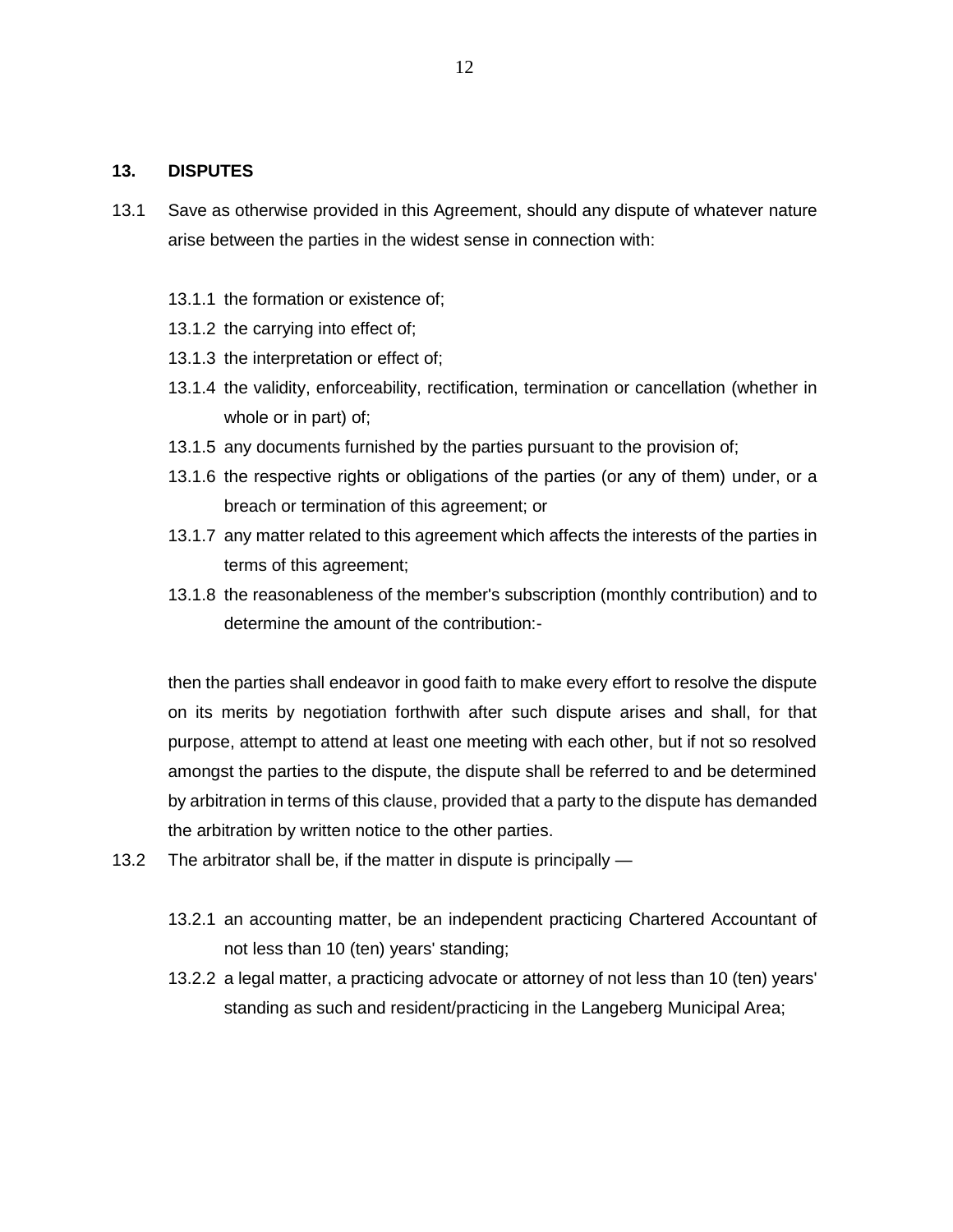- 13.2.3 any other matter, then be an independent accountant, advocate or attorney as envisaged in 13.2.1 or 13.2.2 or be an independent person, selected in each case by agreement by the parties or, failing such agreement within 7 (seven) days after failure to resolve the dispute, appointed by the President for the time being of the Cape Law Society or its successor in-title.
- 13.3 Should the parties fail to agree whether the dispute is principally a legal, accounting or other matter within 7 (seven) days after the arbitration was demanded, the matter shall be deemed to be a legal matter.
- 13.4 The arbitration shall be held at Robertson it being the intention that the arbitration shall be held and completed within 21 (twenty-one) days after it was demanded.
- 13.5 The arbitrator's decision shall be final and binding on all parties affected thereby, shall be carried into effect and may be made an order of any competent court at the instance of any of the parties.
- 13.6 This clause constitutes an irrevocable consent by the parties to any proceedings in terms thereof and no party shall be entitled to withdraw therefrom or to claim in any such proceedings that it is not bound by this clause.
- 13.7 This clause is severable from the rest of this agreement and shall remain in effect even if this agreement is invalid or terminated for any reason.
- 13.8 This clause shall not preclude any party from obtaining relief by way of motion proceeding on an urgent basis from a court of competent jurisdiction pending the decision of the arbitrator.
- 13.9 The parties hereby consent to the jurisdiction of the Magistrates Court or, if a party so desires, of the High Court of South Africa in respect of any proceedings arising out of this agreement not subject to arbitration in terms of this clause.

### **14. BREACH**

- 14.1 Should the Association:
	- 14.1.1 Fail to carry out any of its obligations under this agreement and fail to remedy such breach within a period of 14 (fourteen) days of the giving of written notice to that effect to the Association by the service provider;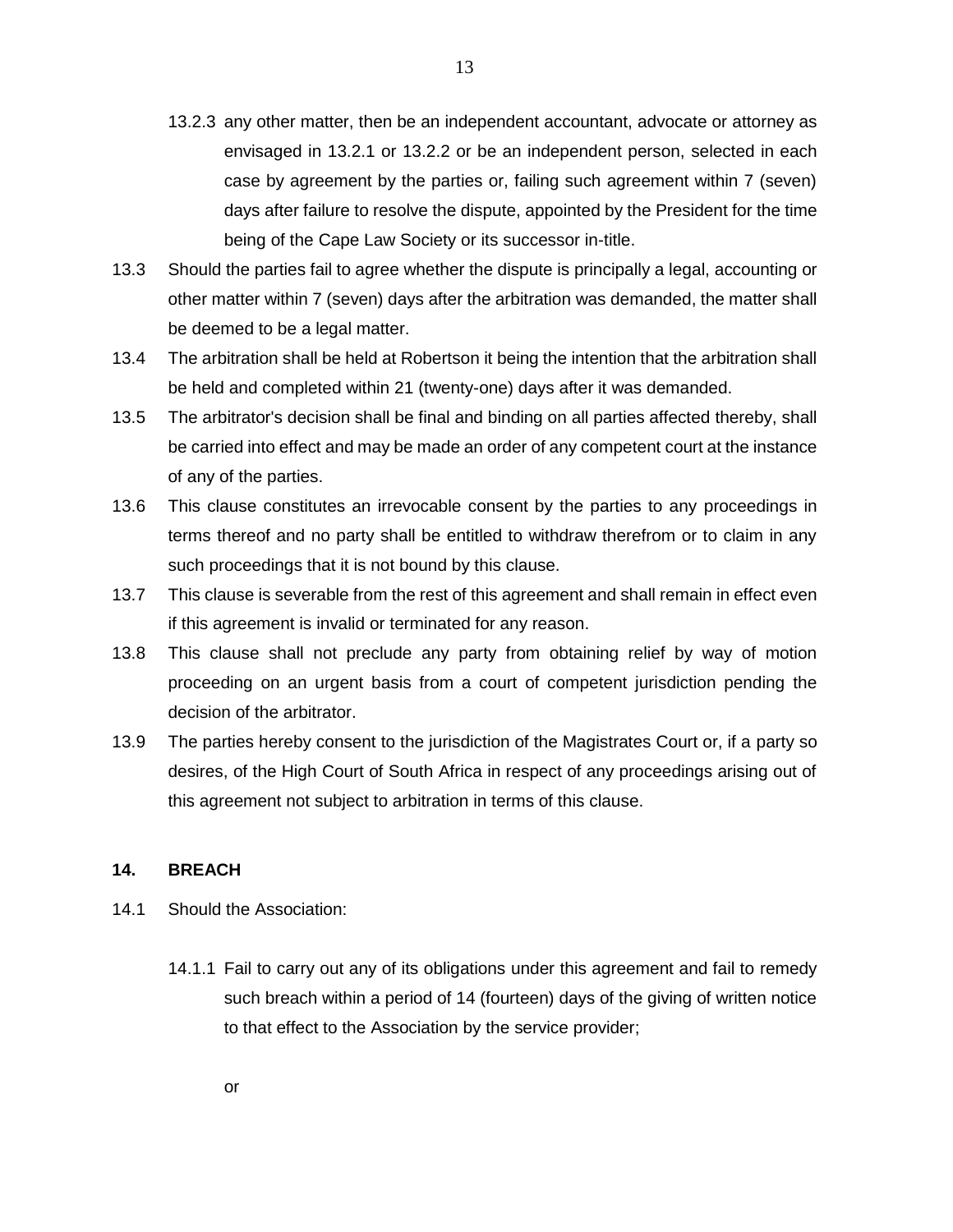- 14.1.2 Consistently breach any one or more of the terms of this Agreement in such manner as to justify the service provider in holding that the Association is unable or unwilling to carry out the terms of this Agreement;
- 14.1.3 Permit or allow or have a default or consent Judgement entered against it and fail to satisfy or note an appeal against same within 7 (seven) days of same coming to its attention:-

then and in any of such events the service provider shall be entitled, without prejudice and in addition, to all other rights available to the service provider in law and as a result of such events, to forthwith cancel the Agreement.

- 14.2 Should the service provider dispute this Agreement and the Association dispute the service provider's right so to do whilst still making use of the service and facility, then the Association, pending the determination of the dispute, shall to the best of its ability continue to enforce payment of amounts due by the subscription members in terms of this agreement on the due dates thereof and the service provider shall be entitled to recover, sue for and accept those payments without prejudice to and without affecting in any manner whatsoever the service provider's claim to cancellation of this lease or of any other right whatsoever.
- 14.3 Interest at the prime rate charged by Nedbank *per annum* shall accrue to any payments due in terms of this agreement which are not paid on the due date stipulated for payment.
- 14.4 Should the service provider breach the agreement and fail to rectify the breach within 14 (fourteen) days after written notice from the Association the latter shall be entitled to claim specific performance and/or the cancellation of this agreement with a claim for damages and/or costs. The provisions of this clause are subject thereto that should the nature of the breach of the service provider be such that it will reasonably require more than 14 (fourteen) days to remedy same, the Association shall allow to the service provider such period as may be reasonably required to remedy the relevant breach.

### **15. GENERAL**

15.1 The service provider chooses its *domicilium citandi et executandi* for all purposes of this agreement at its address at Robertson Lifestyle Estate Robertson and the Association chooses its *domicilium citandi and executandi* at 56 Church Street, Robertson.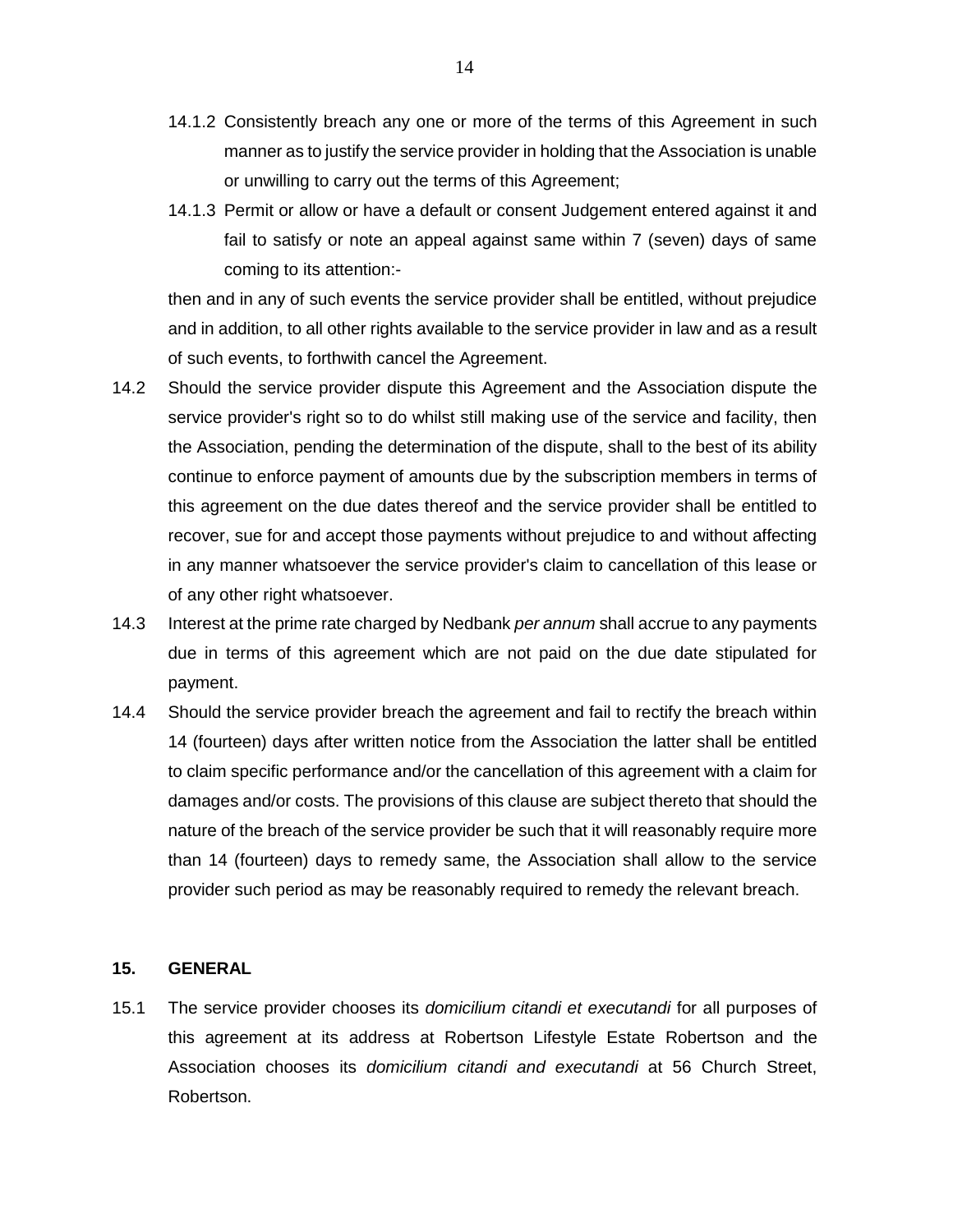- 15.2 All notices required to be addressed to the service provider or Association in terms of this agreement shall be sent by prepaid registered post, email or delivered by hand and the parties are entitled to change their *domicilium* by written notice to the other, which changes shall only take effect on receipt of such notice by the other party.
- 15.3 This Agreement constitutes the entire agreement between the parties and no representations, warranties or undertakings not contained or recorded herein shall be of any force or effect.
- 15.4 No alteration or variation of the terms of this Agreement or any alleged cancellation by mutual consent shall be of any force or effect unless in writing and signed by the service provider and the Association or any person duly authorized thereto in writing by them.
- 15.5 No relaxation which the service provider may show at any time whatsoever in regard to the carrying out of any of the Association's obligations in terms of this Agreement shall prejudice any of the service provider's rights under this Agreement in any manner whatsoever or be regarded as a waiver of any of the service provider's rights in terms of this Agreement.
- 15.6 So far as any time, date or period is mentioned in this agreement, time shall be of the essence.
- 15.7 If any term or provision of this agreement is proved to be illegal for whatsoever reason, it shall be treated as removed, changed or reduced, only to the extent minimally necessary to bring it within the law and to prevent it from being void and it shall be binding in that changed or reduced form. Subject to that, each provision shall be interpreted as severable and shall not in any way affect any other of these terms.
- 15.8 The Service Provider reserves the right to refuse Home Care to a subscription member who suffers from violent forms of dementia.